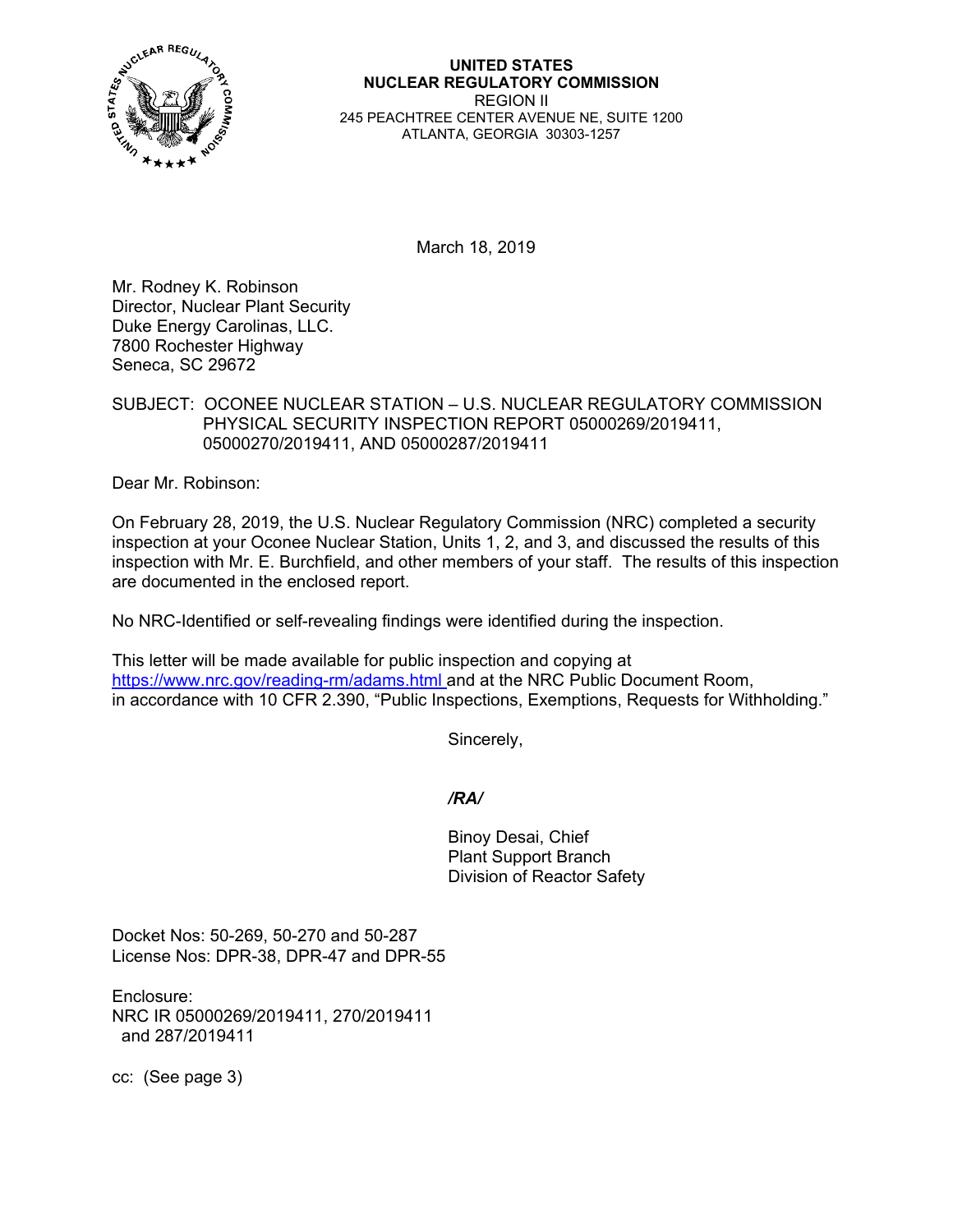cc: Mark McNeely Duke Energy Carolinas, LLC. 526 S. Church Street Charlotte, NC 28202-1802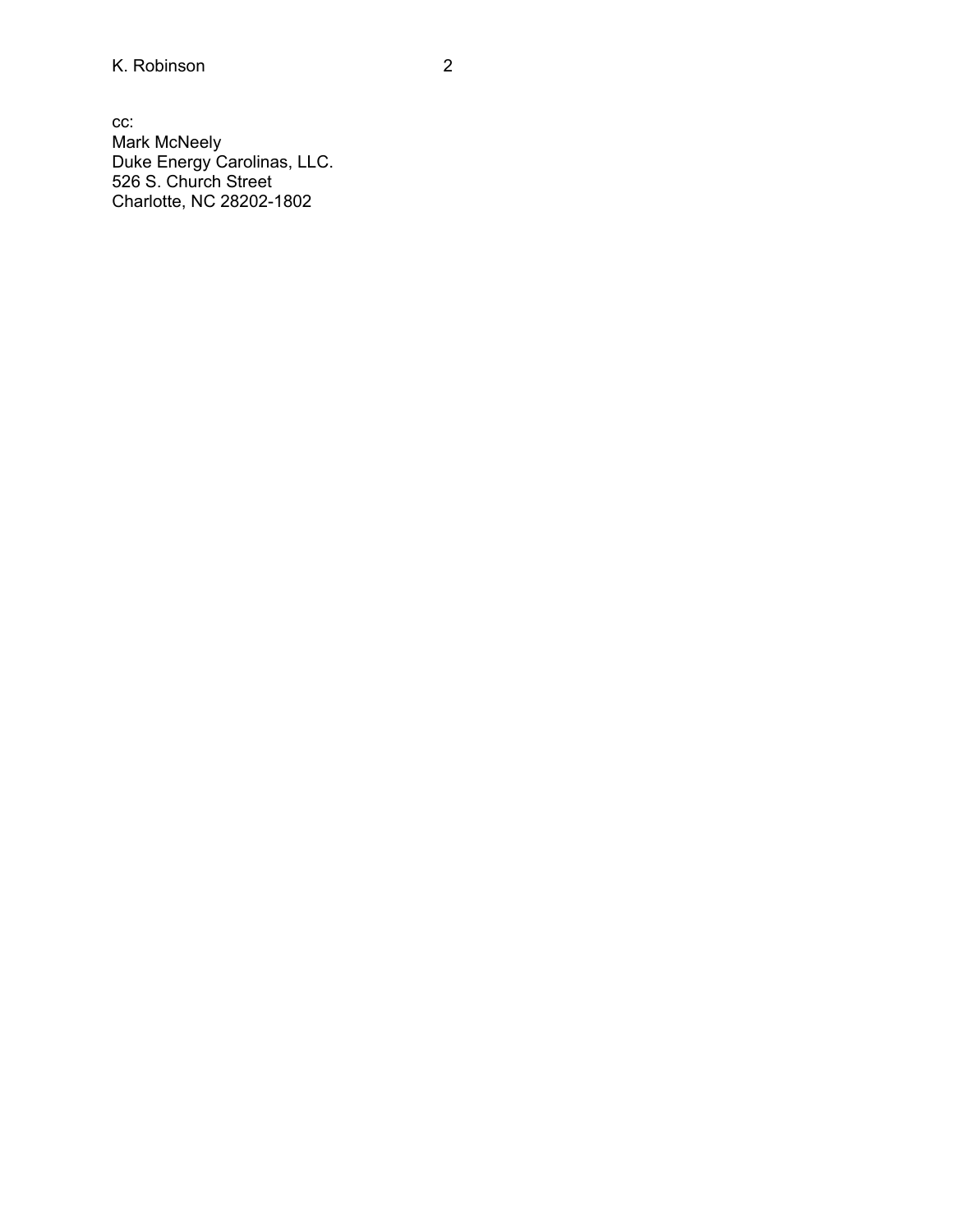SUBJECT: OCONEE NUCLEAR STATION – U.S. NUCLEAR REGULATORY COMMISSION PHYSICAL SECURITY INSPECTION REPORT 05000269/2019411, 05000270/2019411, AND 05000287/2019411 dated March 18, 2019

#### **DISTRIBUTION:**

D. Huyck, NSIR Dante Johnson, NSIR Daryl Johnson, NSIR N. Simonian, NSIR F. Sullivan, NSIR A. Richardson, NSIR D. Ditto, NMSS J. Rubenstone, NMSS F. Ehrhardt, RII, DRP J. Worosilo, RII, SPE M. Toth, RII, PE E. Crowe, RII, SRI A. Ruh, RII, RI J. Parent, RII, RI S. Price, RII, ORA/RC K. Sloan, RII, EICS **RIDSNRRDIRS** PUBLIC

\*See previous page for concurrence

 $\boxtimes$  PUBLICLY AVAILABLE  $\Box$  NON-PUBLICLY AVAILABLE  $\Box$  SENSITIVE  $\boxtimes$  NON-SENSITIVE

ADAMS: **X** Yes ACCESSION NUMBER: **ML 19078A387 SUNSI REVIEW COMPLETE X FORM 665 ATTACHED** 

| <b>OFFICE</b>       | RII:DRS/PSB | RILDRS/PSB | RILDRS/PSB       | RII:DRP/BR1      | RII:DRS/PSB      |  |
|---------------------|-------------|------------|------------------|------------------|------------------|--|
| <b>ISIGNATURE</b>   | JXJ5        | <b>ICH</b> | <b>BBD</b>       | <b>FJE</b>       | <b>BBD</b>       |  |
| <b>NAME</b>         | J. Justice  | . Hall     | B. Desai         | F. Ehrhardt      | B. Desai         |  |
| <b>IDATE</b>        | 3/14/2019   | 3/14/2019  | 3/ 15/2019       | 3/15/2019        | 3/18/2018        |  |
| <b>IE-MAIL COPY</b> | NO<br>YES   | NO<br>YES  | <b>YES</b><br>NO | YES<br><b>NO</b> | <b>YES</b><br>NO |  |

OFFICIAL RECORD COPY\*\*\*\*\*\*\*\*\*DOCUMENT NAME: G:\DRSII\PSBII\REACTORS\OCONEE\Reports\2019\Oconee Insp Report 2019411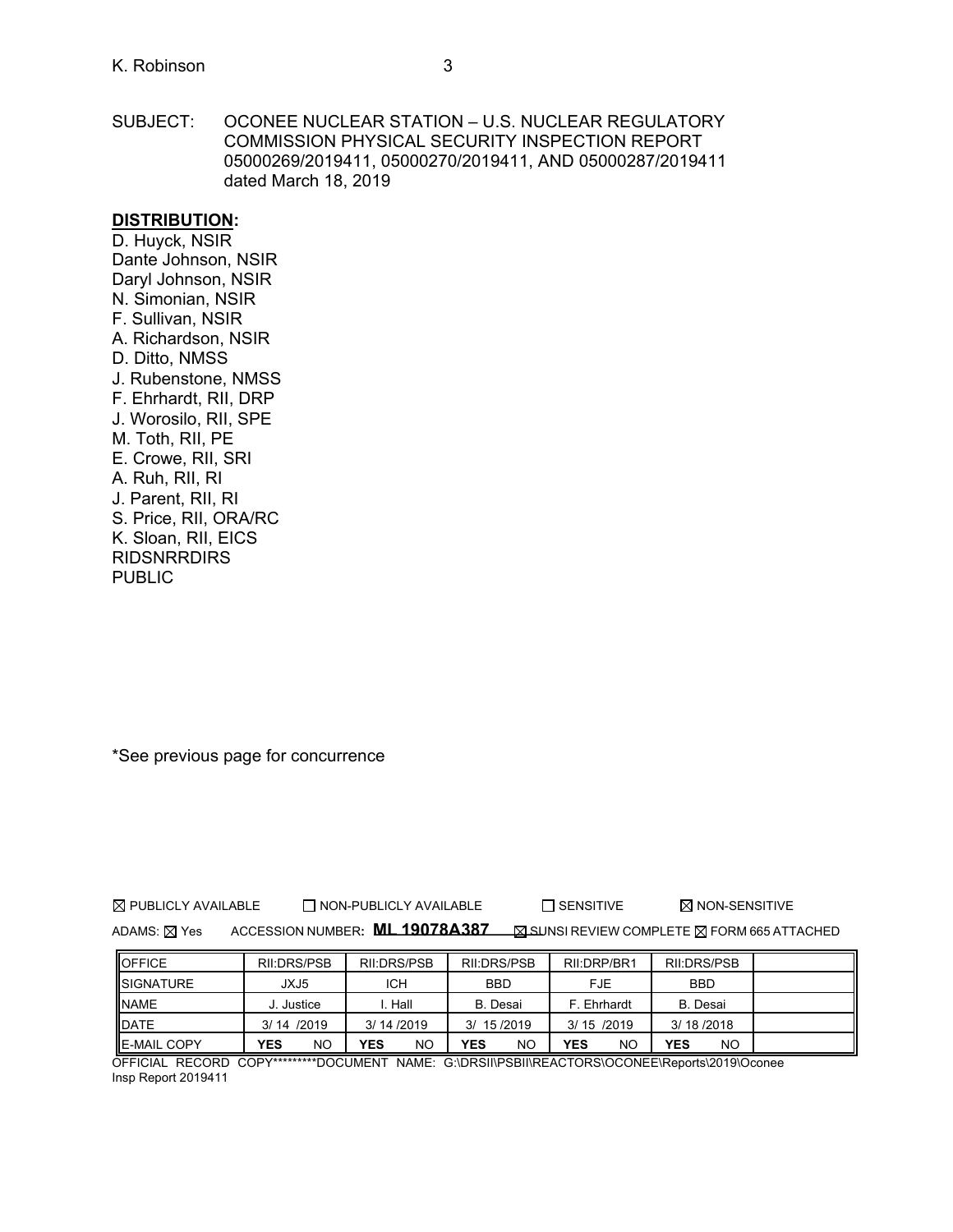## **U.S. NUCLEAR REGULATORY COMMISSION**

# **Inspection Report**

| Docket Nos:            | 05000269, 05000270, and 05000287                                                     |
|------------------------|--------------------------------------------------------------------------------------|
| License Nos:           | DPR-38, DPR-47, and DPR-55                                                           |
| <b>Report Nos:</b>     | 05000269/2019411, 05000270/2019411, and 05000287/2019411                             |
| Enterprise Identifier: | I-2019-411-0000                                                                      |
| Licensee:              | Duke Energy Carolinas, LLC                                                           |
| Facility:              | Oconee Nuclear Station, Units 1, 2, and 3                                            |
| Location:              | Seneca, SC                                                                           |
| Dates:                 | February 25 - 28, 2019                                                               |
| Inspectors:            | Ivan Hall, Physical Security Inspector<br>Jared Justice, Physical Security Inspector |
| Approved by:           | Binoy Desai, Chief<br><b>Plant Support Branch</b><br>Division of Reactor Safety      |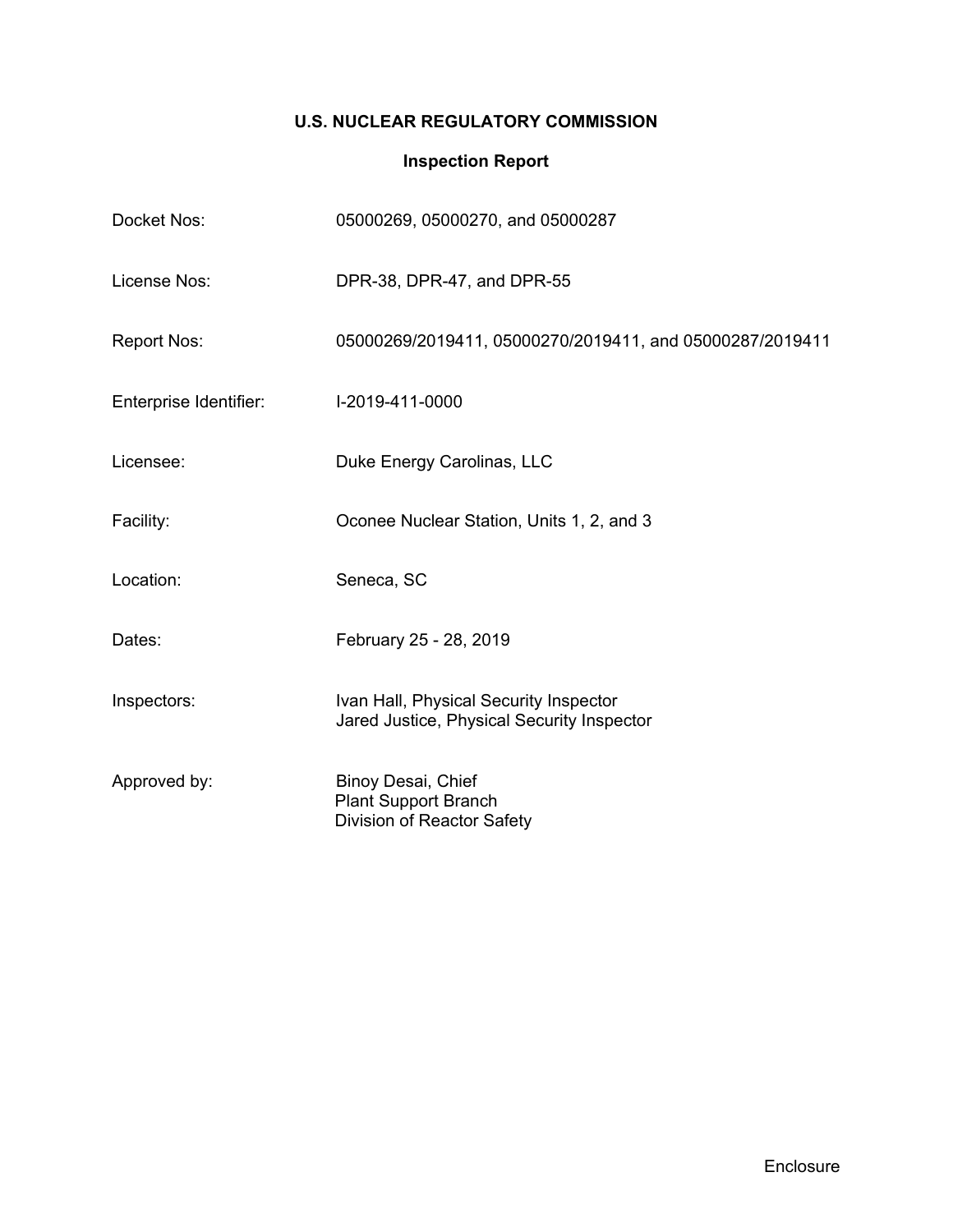### **SUMMARY**

The U.S. Nuclear Regulatory Commission (NRC) continued monitoring the licensee's performance by conducting a Baseline Security Inspection at Oconee Nuclear Station, Units 1, 2, and 3, in accordance with the Reactor Oversight Process. The Reactor Oversight Process is the NRC's program for overseeing the safe operation of commercial nuclear power reactors. Refer to https://www.nrc.gov/reactors/operating/oversight.html for more information. NRC and self-revealed findings, violations, and additional items are summarized in the table below.

### **List of Findings and Violations**

No findings were identified.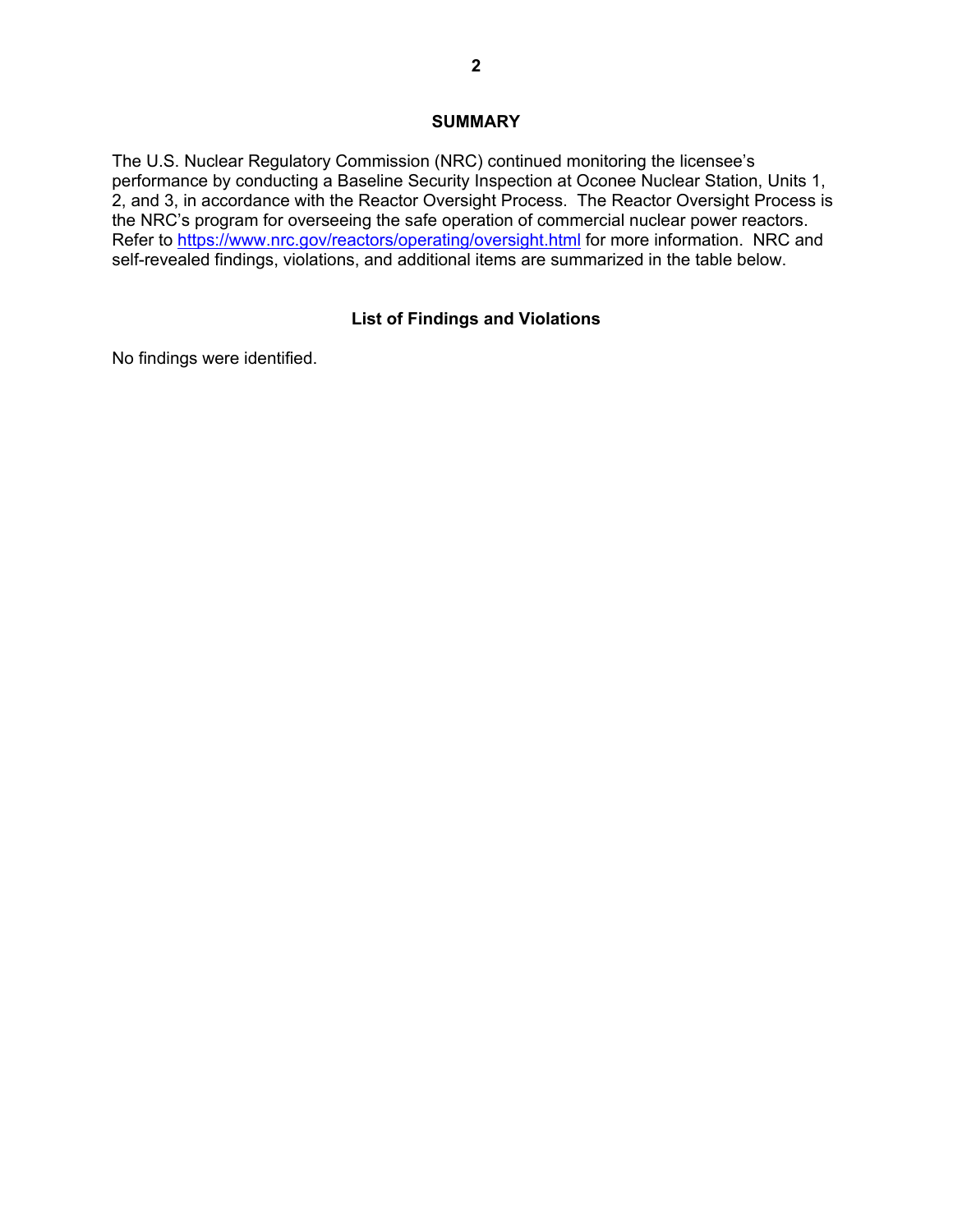### **INSPECTION SCOPE**

Inspections were conducted using the appropriate portions of the inspection procedures (IPs) in effect at the beginning of the inspection unless otherwise noted. Samples were declared complete when the IP requirements most appropriate to the inspection activity were met consistent with Inspection Manual Chapter (IMC) 2201, "Security Inspection Program for Commercial Nuclear Power Reactors." The inspectors reviewed selected procedures and records, observed activities, and interviewed personnel to assess licensee performance and compliance with Commission rules and regulations, license conditions, site procedures, and standards.

### **SAFEGUARDS**

### 71130.01 - Access Authorization (1 Sample)

The inspectors evaluated the access authorization program. The following elements were evaluated from this IP dated January 1, 2019.

| Tier I: | All requirements |
|---------|------------------|
|         |                  |

Tier II: All requirements

Tier III: All requirements

71130.02 – Access Control (1 Sample)

The inspectors evaluated the security access control program. The following elements were evaluated from this IP dated January 1, 2019.

| Tier I:   | All requirements                                                        |
|-----------|-------------------------------------------------------------------------|
| Tier II:  | 8 Requirements 02.06 (a), (c), (d), 02.07 (a), 02.08 (a), (g), (h), (i) |
| Tier III: | 1 Requirement 02.09 (a)                                                 |

### 71130.06 – Protection of Safeguards Information (1 Sample)

The inspectors evaluated the safeguards information protection program. The following elements were evaluated from this IP dated January 1, 2019.

| Tier I: |  | All requirements |  |
|---------|--|------------------|--|
| --      |  |                  |  |

Tier II: All requirements

Tier III: All requirements

### 71130.08 – Fitness for Duty (1 Sample)

The inspectors evaluated the fitness for duty program. The following elements were evaluated from this IP dated January 1, 2019.

- Tier I: All requirements
- Tier II: All requirements
- Tier III: All requirements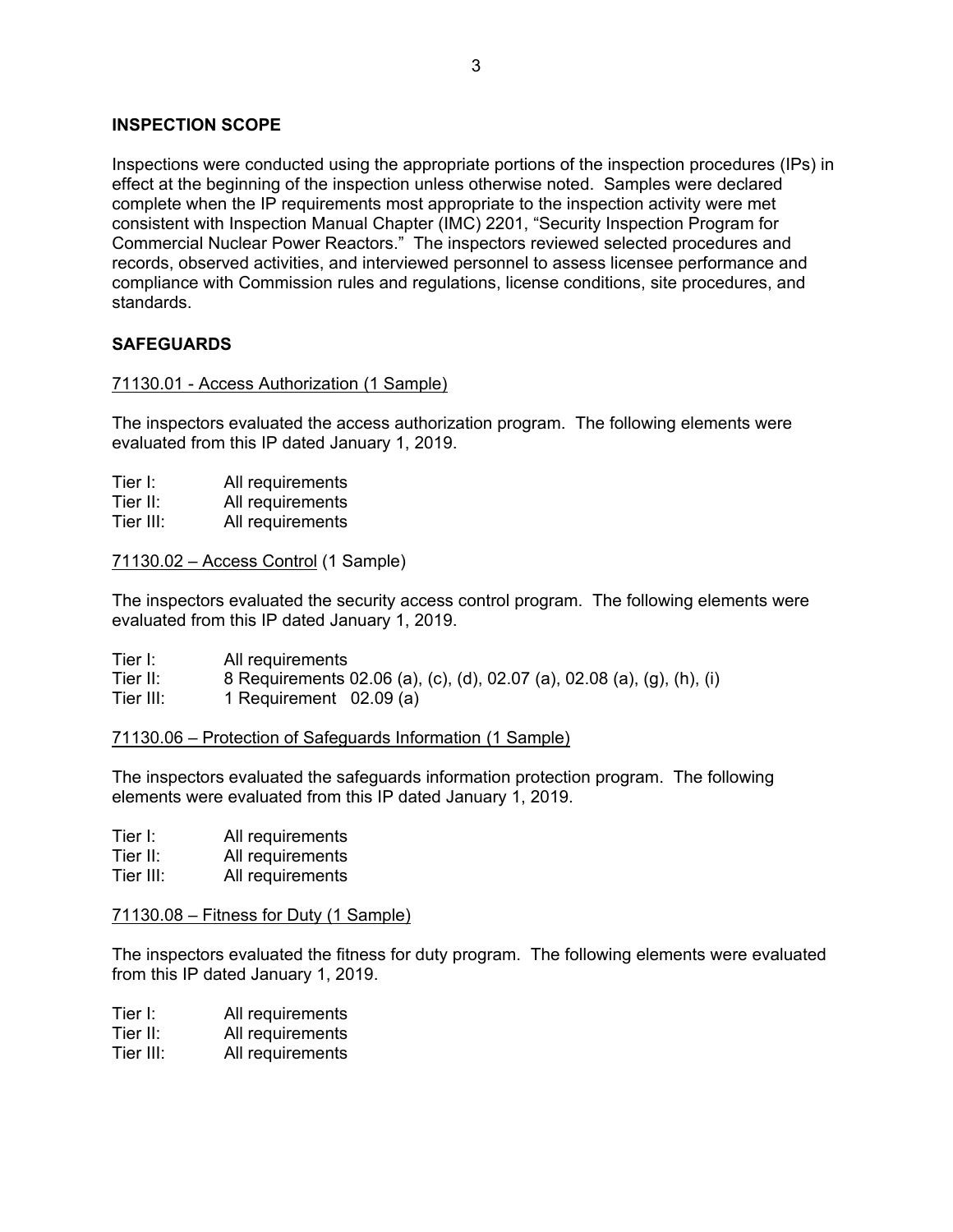## **OTHER ACTIVITIES – BASELINE**

### 71151 - Performance Indicator Verification (1 Sample)

The inspectors verified licensee performance indicators submittals listed below for the period from January 1, 2018, through January 31, 2019.

(1) Protected Area Security Equipment Performance Index

### **EXIT MEETINGS AND DEBRIEFS**

On February 28, 2019, the inspectors presented the Baseline Security Inspection results to Mr. E. Burchfield and other members of the licensee staff.